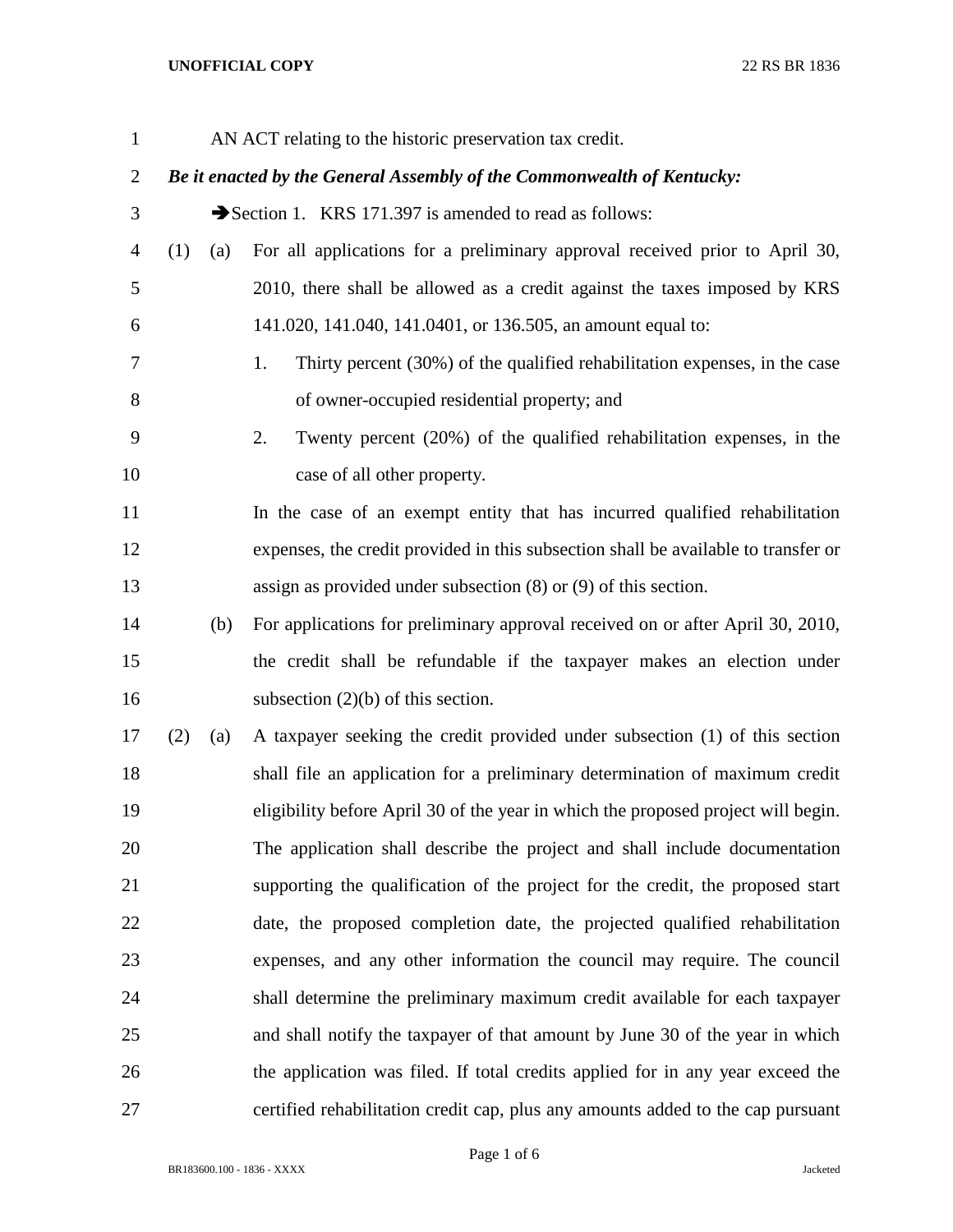| $\mathbf{1}$   |     |     | to paragraph $(c)$ of this subsection, the provisions of subsection $(5)$ of this |
|----------------|-----|-----|-----------------------------------------------------------------------------------|
| $\overline{2}$ |     |     | section shall be applied to reduce the approved credits for all taxpayers with    |
| 3              |     |     | qualifying applications for that year.                                            |
| 4              |     | (b) | An application for a final determination of credit shall be submitted to<br>1.    |
| 5              |     |     | the council upon completion of the project.                                       |
| 6              |     |     | 2.<br>The application shall include an irrevocable election by the taxpayer to:   |
| 7              |     |     | Use the credit, in which case, the credit shall be refundable; or<br>a.           |
| 8              |     |     | Transfer the credit.<br>$\mathbf b$ .                                             |
| 9              |     |     | 3.<br>The council shall determine the final amount of credit approved for each    |
| 10             |     |     | taxpayer based upon the actual expenditures, preliminary determination            |
| 11             |     |     | of maximum credit, and a determination that the expenditures are                  |
| 12             |     |     | qualified rehabilitation expenses.                                                |
| 13             |     |     | The council shall notify the taxpayer and Department of Revenue of the<br>4.      |
| 14             |     |     | final approved credit amount within sixty (60) days of the receipt of a           |
| 15             |     |     | completed application from the taxpayer.                                          |
| 16             |     | (c) | If the total amount of credits finally approved for a taxpayer under<br>1.        |
| 17             |     |     | paragraph (b) of this subsection are less than the credits initially              |
| 18             |     |     | approved for a taxpayer under paragraph (a) of this subsection, the               |
| 19             |     |     | difference between the two (2) amounts shall be added to the certified            |
| 20             |     |     | rehabilitation credit cap for the next calendar year.                             |
| 21             |     |     | 2.<br>If the total amount of credits approved under paragraph (a) of this         |
| 22             |     |     | subsection in any calendar year is less than the certified rehabilitation         |
| 23             |     |     | credit cap, the difference between the credits actually awarded and the           |
| 24             |     |     | certified rehabilitation credit cap shall be added to the certified               |
| 25             |     |     | rehabilitation credit cap for the next calendar year.                             |
| 26             | (3) | (a) | The maximum credit which may be claimed with regard to owner-occupied             |
| 27             |     |     | residential property shall be <b>one hundred twenty</b> [sixty] thousand dollars  |

Page 2 of 6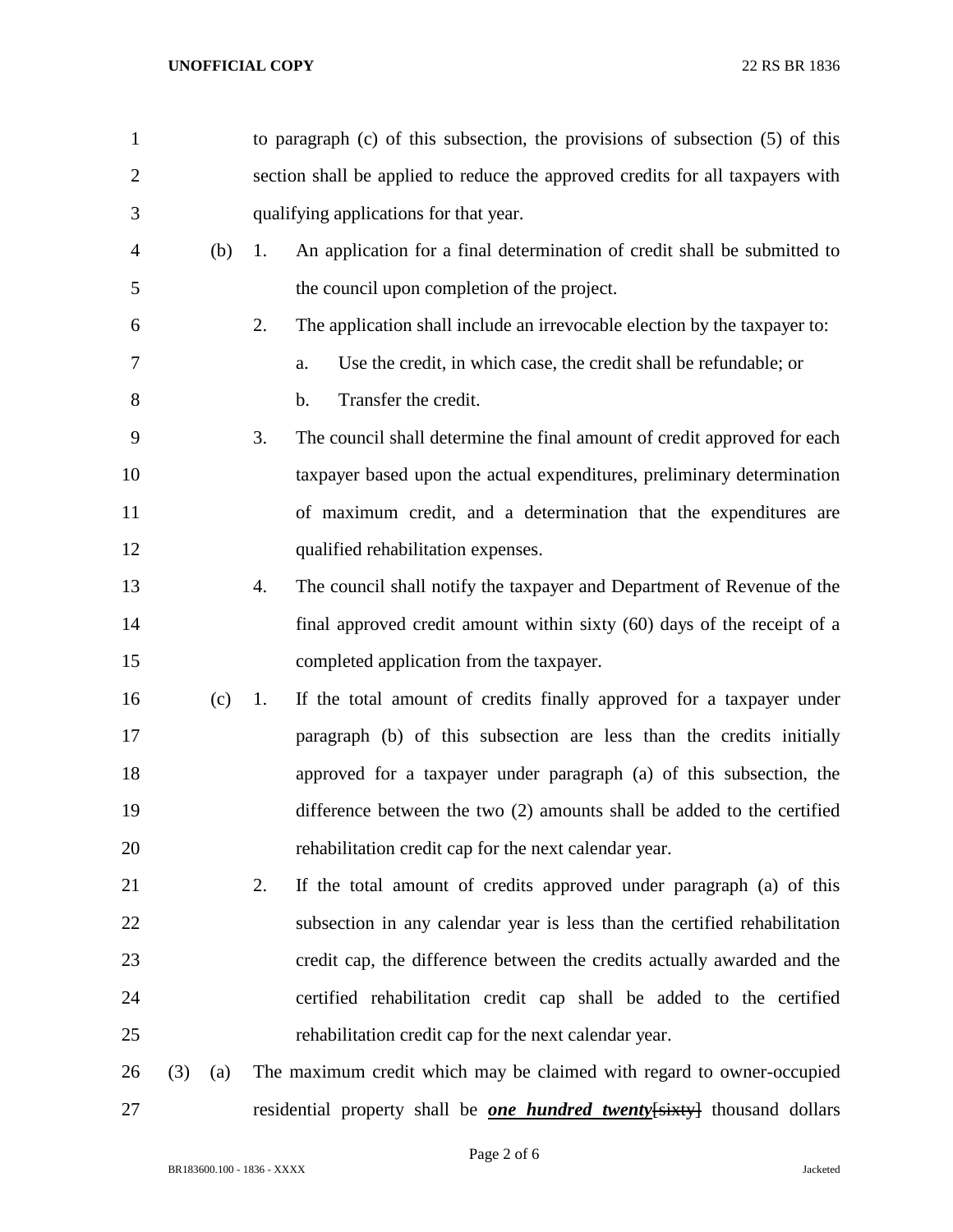- *(\$120,000)*[(\$60,000)] subject to subsection (5) of this section. The credit in this section shall be claimed for the taxable year in which the certified rehabilitation is completed.
- (b) The maximum credit which may be claimed with regard to all other property that is not owner-occupied residential shall be *ten million*[four hundred thousand] dollars *(\$10,000,000)*[(\$400,000)] subject to subsection (5) of this section. The credit in this section shall be claimed for the taxable year in which the certified rehabilitation is completed.
- (4) In the case of a husband and wife filing separate returns or filing separately on a 10 joint return, the credit may be taken by either or divided equally, but the combined credit shall not exceed *one hundred twenty*[sixty] thousand dollars *(\$120,000)*[(\$60,000)] if subject to the limitation in subsection (3)(a) of this section, 13 or *ten million* [four hundred thousand] dollars (\$10,000,000)<sup>[(\$400,000)]</sub> if subject</sup> to the limitation in subsection (3)(b) of this section, subject to the provisions of subsection (5) of this section.
- (5) The credit amount approved for a calendar year for all taxpayers under subsection (2)(a) of this section shall be limited to the certified rehabilitation credit cap. When the total credits applied for and approved in any year under subsection (2)(a) of this section exceed the certified rehabilitation credit cap, the council shall apportion the certified rehabilitation credit cap as follows: The certified rehabilitation credit cap for the year under consideration shall be multiplied by a fraction, the numerator which is the approved credit amount for an individual taxpayer for a calendar year and the denominator which is the total approved credits for all taxpayers for a calendar year.
- (6) (a) For all applications received prior to April 30, 2010, if the credit amount that may be claimed in any tax year as determined under subsections (3) to (5) of 27 this section exceeds the taxpayer's total tax liabilities under KRS 136.505,

Page 3 of 6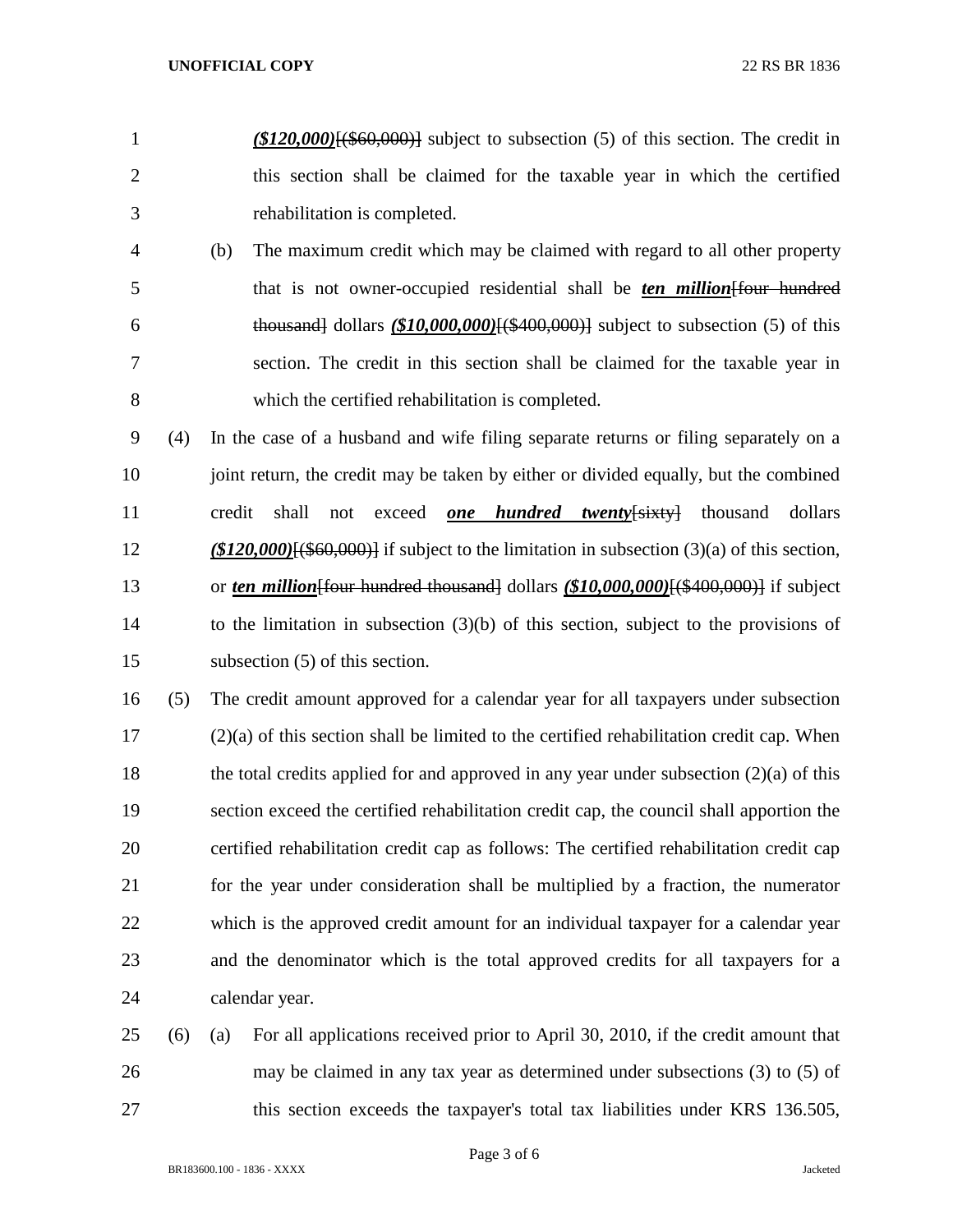| 1              |     |     |          | 141.020, or 141.040 and 141.0401, the taxpayer may carry the excess tax              |
|----------------|-----|-----|----------|--------------------------------------------------------------------------------------|
| $\overline{2}$ |     |     |          | credit forward until the tax credit is used, provided that any tax credits not       |
| 3              |     |     |          | used within seven (7) years of the taxable year the certified rehabilitation was     |
| $\overline{4}$ |     |     |          | complete shall be lost.                                                              |
| 5              |     | (b) |          | For all applications received on or after April 30, 2010, if the credit amount       |
| 6              |     |     |          | that may be claimed in any tax year as determined under subsections $(3)$ to $(5)$   |
| 7              |     |     |          | of this section exceeds the taxpayer's total tax liabilities under KRS 136.505,      |
| 8              |     |     |          | 141.020, or 141.040 and 141.0401, the taxpayer may receive a refund, if the          |
| 9              |     |     |          | taxpayer elected to take the credit as required by subsection $(2)(b)$ of this       |
| 10             |     |     | section. |                                                                                      |
| 11             | (7) | (a) |          | The credit shall apply against both the tax imposed by KRS 141.020 or                |
| 12             |     |     |          | 141.040 and the limited liability entity tax imposed by KRS 141.0401, with           |
| 13             |     |     |          | the ordering of credits as provided in KRS 141.0205.                                 |
| 14             |     | (b) | 1.       | For applications received prior to April 30, 2010, if the taxpayer is a              |
| 15             |     |     |          | pass-through entity not subject to the tax imposed by KRS 141.040, the               |
| 16             |     |     |          | taxpayer shall apply the credit at the entity level against the limited              |
| 17             |     |     |          | liability tax entity imposed by KRS 141.0401, and shall also pass the                |
| 18             |     |     |          | credit through in the same proportion as the distributive share of income            |
| 19             |     |     |          | or loss is passed through.                                                           |
| 20             |     |     | 2.       | For applications received on or after April 30, 2010, if the taxpayer is a           |
| 21             |     |     |          | pass-through entity not subject to the tax imposed by KRS 141.040, the               |
| 22             |     |     |          | taxpayer shall apply the credit at the entity level against the limited              |
| 23             |     |     |          | liability tax entity imposed by KRS 141.0401, and may receive a refund               |
| 24             |     |     |          | if the taxpayer elected to take the credit as required by subsection                 |
| 25             |     |     |          | $(2)(b)$ 2.a. of this section.                                                       |
| 26             | (8) |     |          | Credits received under this section may be transferred or assigned if an election is |
| 27             |     |     |          | made under subsection $(2)(b)$ of this section, for some or no consideration, along  |

Page 4 of 6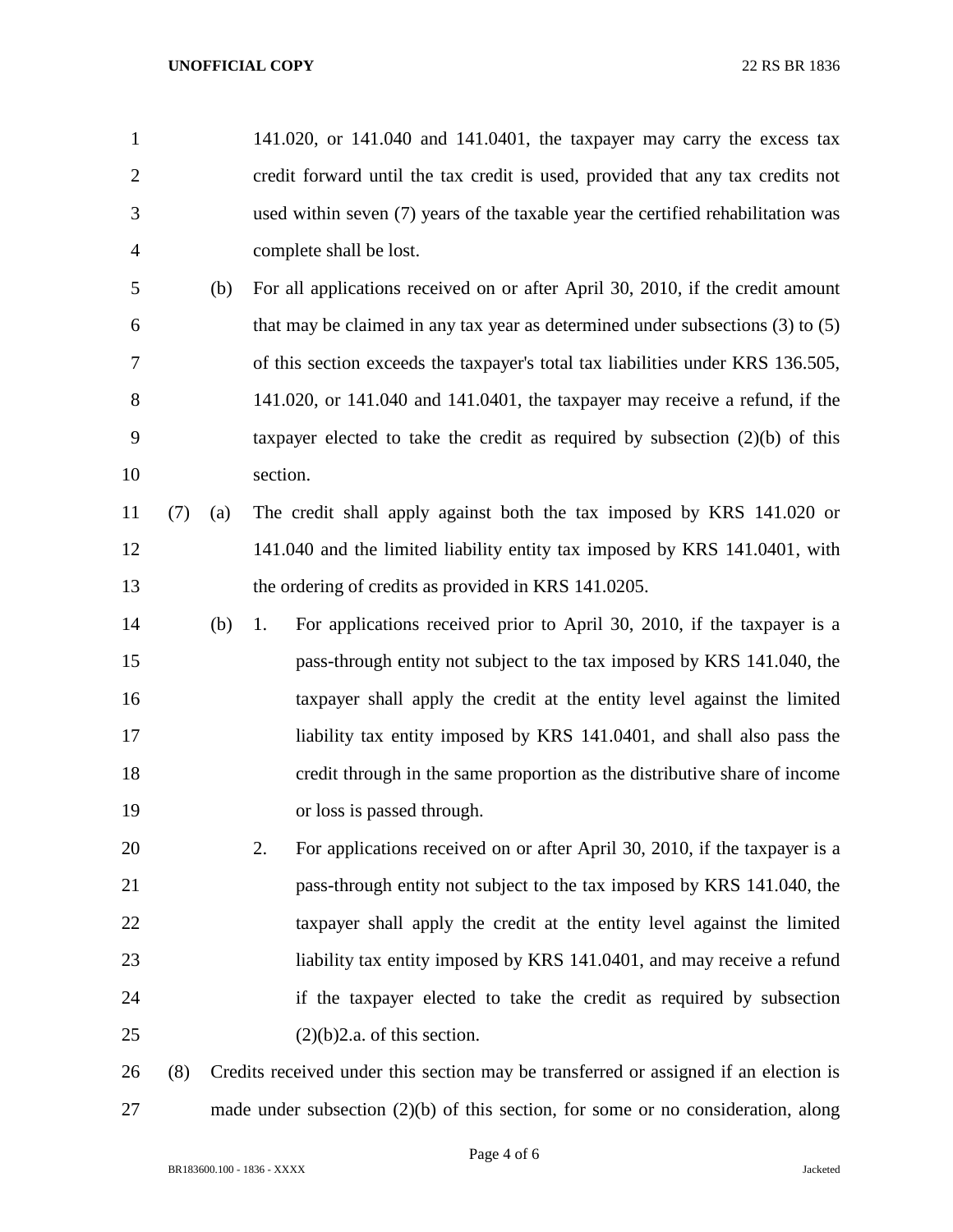## **UNOFFICIAL COPY** 22 RS BR 1836

| $\mathbf{1}$   |      | with any related benefits, rights, responsibilities, and liabilities to <i>a financial</i>          |  |  |  |
|----------------|------|-----------------------------------------------------------------------------------------------------|--|--|--|
| $\overline{2}$ |      | <i>institution as defined in KRS 141.010</i> [any entity] subject to the <i>taxes</i> [tax] imposed |  |  |  |
| 3              |      | by KRS 136.505, 141.040, or 141.0401. Within thirty (30) days of the date of any                    |  |  |  |
| $\overline{4}$ |      | transfer of credits, the party transferring the credits shall notify the Department of              |  |  |  |
| 5              |      | Revenue of:                                                                                         |  |  |  |
| 6              |      | The name, address, employer identification number, and bank routing and<br>(a)                      |  |  |  |
| 7              |      | transfer number, of the party to which the credits are transferred;                                 |  |  |  |
| 8              |      | The amount of credits transferred; and<br>(b)                                                       |  |  |  |
| 9              |      | Any additional information the Department of Revenue deems necessary.<br>(c)                        |  |  |  |
| 10             |      | The provisions of this subsection shall apply to any credits that pass through to a                 |  |  |  |
| 11             |      | successor or beneficiary of a taxpayer.                                                             |  |  |  |
| 12             | (9)  | For purposes of this section, a lessee of a certified historic structure shall be treated           |  |  |  |
| 13             |      | as the owner of the structure if the remaining term of the lease is not less than the               |  |  |  |
| 14             |      | minimum period promulgated by administrative regulation by the council.                             |  |  |  |
| 15             | (10) | The taxes imposed in KRS 141.020, 141.040, and 141.0401 shall not apply to any                      |  |  |  |
| 16             |      | consideration received for the transfer, sale, assignment, or use of a tax credit                   |  |  |  |
| 17             |      | approved under this section.                                                                        |  |  |  |
| 18             | (11) | The Department of Revenue shall assess a penalty on any taxpayer or exempt entity                   |  |  |  |
| 19             |      | that performs disqualifying work, as determined by the Kentucky Heritage Council,                   |  |  |  |
| 20             |      | on a certified historic structure for which a rehabilitation has been certified under               |  |  |  |
| 21             |      | this section in an amount equal to one hundred percent (100%) of the tax credit                     |  |  |  |
| 22             |      | allowed on the rehabilitation. Any penalties shall be assessed against the property                 |  |  |  |
| 23             |      | owner who performs the disqualifying work and not against any transferee of the                     |  |  |  |
| 24             |      | credits.                                                                                            |  |  |  |
| 25             | (12) | The council may impose fees for processing applications for tax credits, not to                     |  |  |  |
|                |      |                                                                                                     |  |  |  |

- exceed the actual cost associated with processing the applications.
- (13) The council may authorize a local government to perform an initial review of